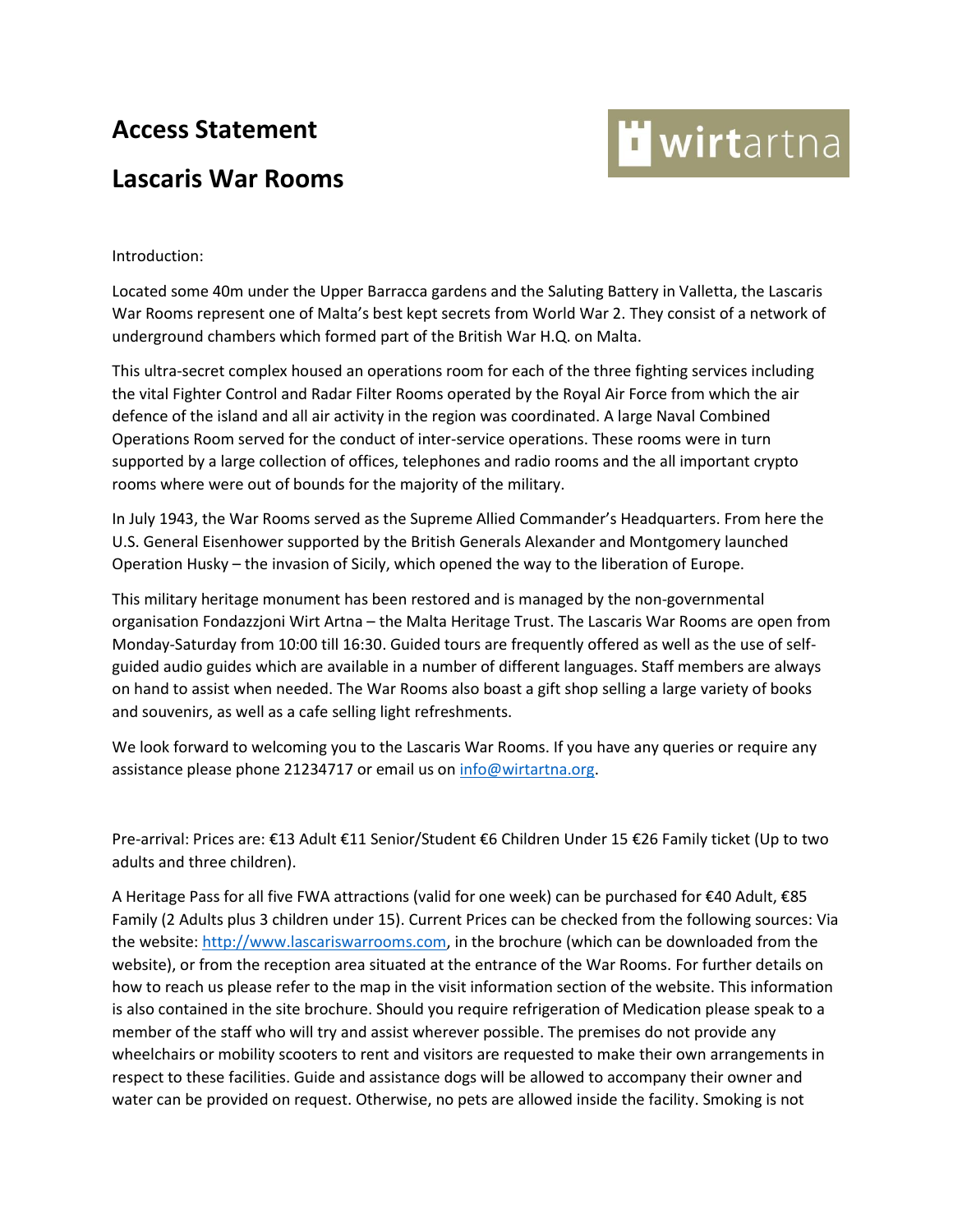permitted anywhere inside the War Rooms. Smoking is permitted in the ditch outside the War Rooms. Visitors should be aware that areas of the War Rooms, including the reception and museum shop, are monitored by CCTV.

## Transport:

By car: Drive towards Valletta and find parking in or around the city. There are large parking areas a short walk outside of Valletta. Once parked, follow directional signs placed at strategic positions around Valletta to the War Rooms. The War Rooms are best reached from Castille Place/Upper Barracca Gardens to the left of City Gate, taking the steps in Battery Street (directly beneath the Upper Barracca Gardens). Alternatively, one can access the Lascaris War Rooms from the bus station (St. James Ditch end into the Herbert Ganado Gardens).

By bus: All busses to Valletta. The War Rooms are best reached from Castille Place/Upper Barracca Gardens to the left of City Gate, taking the steps in Battery Street (directly beneath the Upper Barracca Gardens). Alternatively, one can access the Lascaris War Rooms from the bus station (St. James Ditch end into the Herbert Ganado Gardens).

Taxi Service: There are Taxi stands by Triton Fountain directly before entering Valletta through City Gate.

Main Entrance and Ticketing Kiosk: The main entrance can either be reached from the Bus Terminus, or else from the stairs leading down from Battery Street. The main entrance is located within the Lascaris Tunnel. For those requiring Wheelchair access, it is recommended to use the elevator by City Gate leading down to the Valletta ditch. Once in the ditch, head left and it is only a short, paved walk towards the War Rooms.

The main entrance consists of 4 steps leading directly to the ticketing kiosk. There is a hand rail for assistance. The main entrance is 210cm in height, and 123 cm in width. The stairs are 8cm in height. Due to the stairs, wheelchair access is not possible via the main entrance. A separate entrance for wheelchairs is available upon request, which is located just next door to the main entrance via a ramp.

Wheelchair access: Visitors requesting wheelchair access are advised to call the War Rooms in advance in order to ensure smooth access to the site. Please note that the War Rooms consist of two levels, with the top level being wheelchair accessible whereas the lower level is not, as it can only be reached by stairs. The majority of the lower level, however, can easily be viewed from the top.

Ticket Desk: The ticket desk is located in the museum cafe'-gift shop from where all entrance tickets can be purchased either by cash or by card. There is a concession for visitors over 60 years and students upon presentation of valid identification. The reception desk is 95cm high. Audio guides with commentary in Arabic, English, Dutch, German, Maltese, Spanish, Russian. French. Danish, Chinese, Japanese and Italian are provided free of charge to visitors from the reception but visitors should note that they will be asked to leave some form of identity document to serve as a deposit against the return of the audio guide equipment.